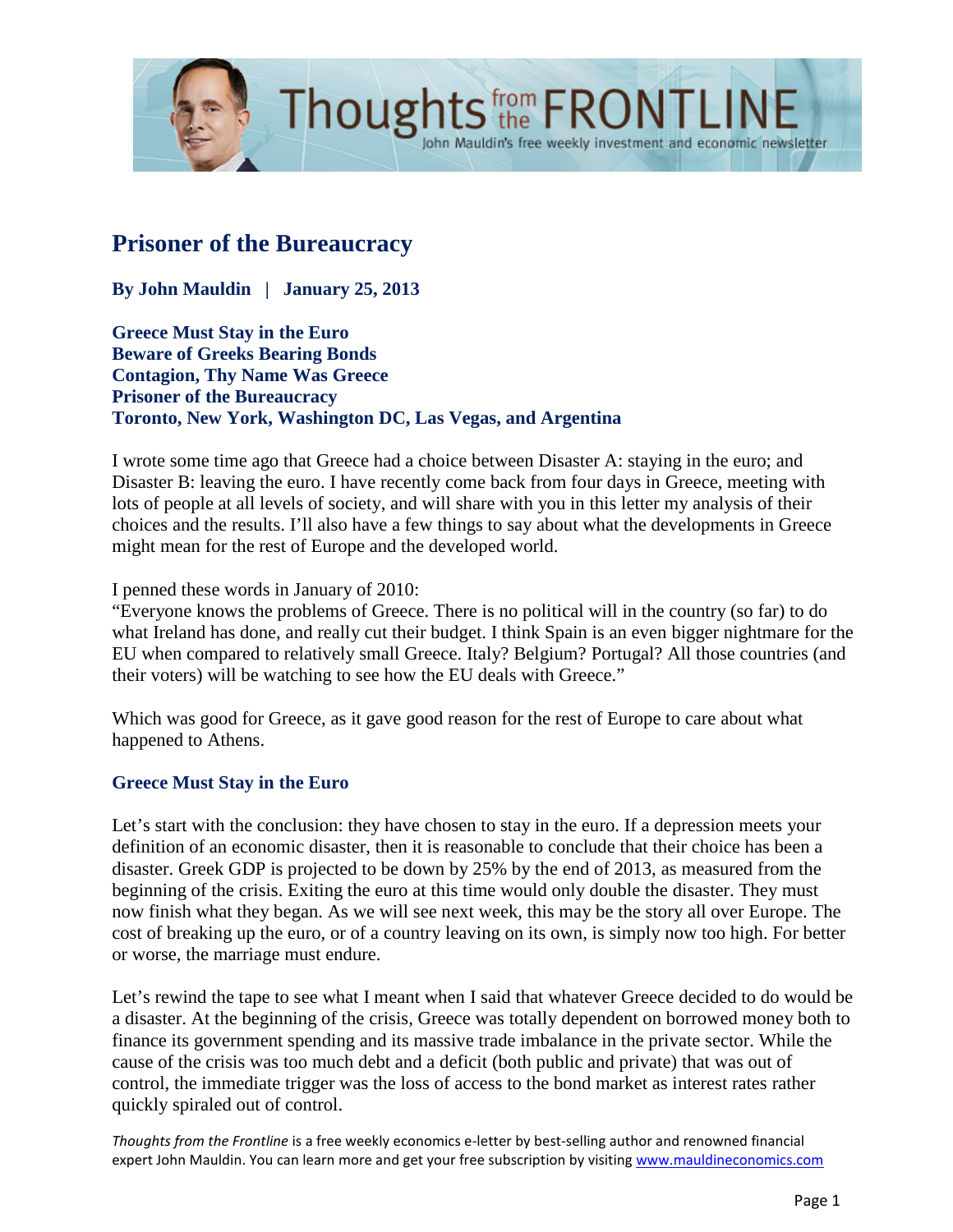Let's look at two graphs. The first is the Greek ten-year bond for the last five years. Notice that three years ago Greek interest rates had not yet moved up. The bond market was clearly not seeing what I and other observers (and multiple hedge funds) were seeing: Greece simply could not pay its bills. Greek (and peripheral-country) debt had become the new subprime. But European leaders were in massive denial about Greek solvency. You only have to do a simple Google search to find dozens of quotes from said leaders assuring us that Greece would not default, almost right up until the moment they did! (One even admitted that it was necessary to lie about it!)



The second chart is Greek two-year debt. By this time last year interest rates had skyrocketed to 177.37% (and bond values had plunged!).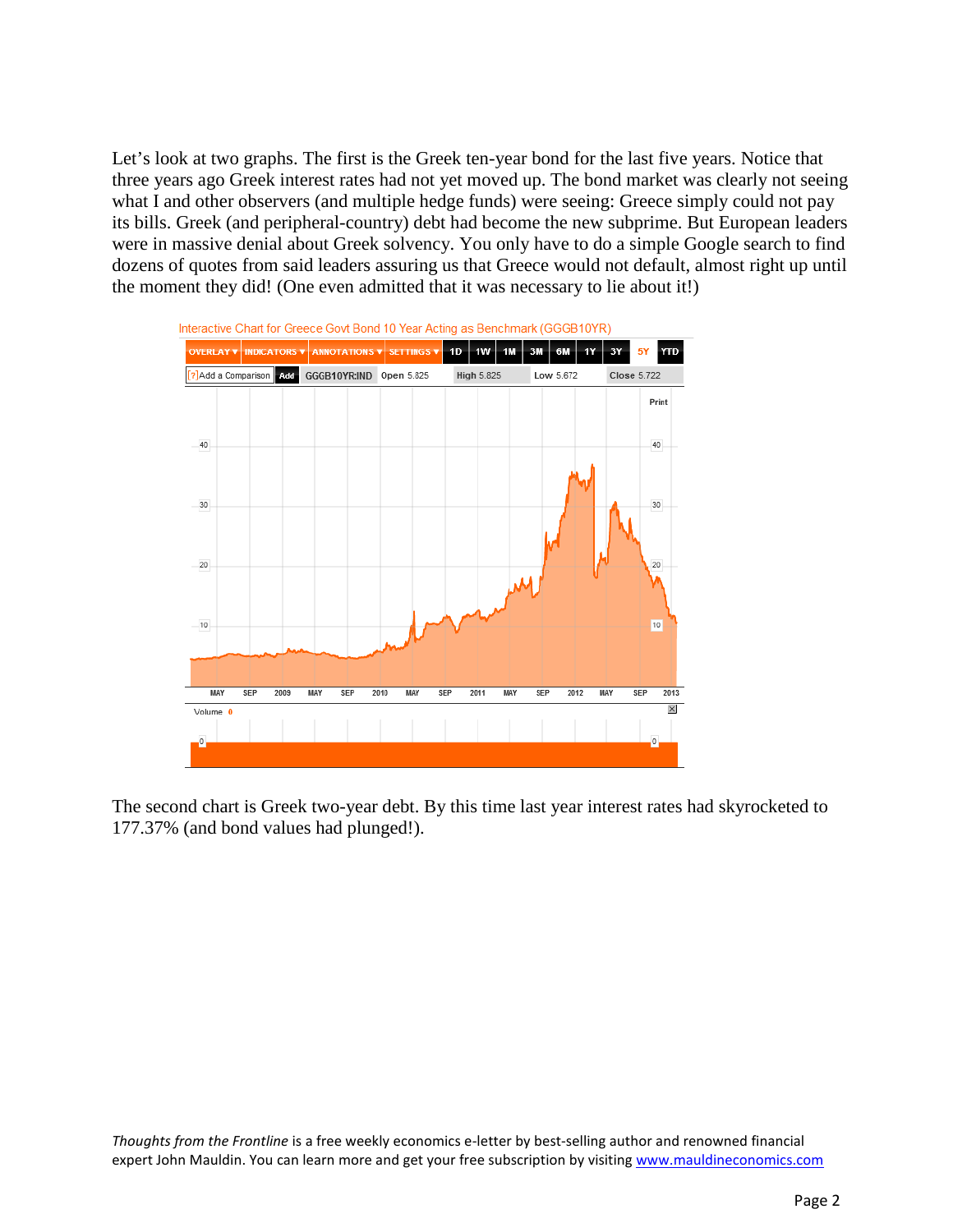

As the crisis was unfolding, a narrative developed about the Greek national personality. "They don't pay their taxes." (There is more than an element of truth there. Tax evasion was a national sport at which they excelled, perhaps matched only by the Italians.) "They are overpaid and don't work hard." (Verifiably false.) "They cheated to get in the eurozone." (True, but they were in good company.)

## **Beware of Greeks Bearing Bonds**

The classic piece was the [story written by Michael Lewis](http://www.vanityfair.com/business/features/2010/10/greeks-bearing-bonds-201010) for *Vanity Fair,* delving into the systematic corruption of the tax system, among other national issues (more on which later). I have written about that article in this letter and quoted it here and in *Endgame.* It is a brilliant piece of narrative journalism.

It became easy to dismiss Greece as a failed system. "Spain is not Greece," Prime Minister Rajoy told us in the midst of their own crisis. Indeed, we were told by leader after leader that their countries were not Greece, that somehow their crises were different and that helping them was not the same as helping Greece.

We were greeted almost daily with the spectacle of riots and demonstrations, of political chaos. It seemed like the news was "all Greece, all the time." Was Greece going to be the first in a series of dominoes to fall as it exited the euro? Those of us who characterized the euro as an experiment and not yet a currency (as it had not gone through a crisis) saw even more reason to be skeptical of a currency union that existed without a fiscal union. The term "PIIGS" (Portugal, Italy, Ireland, Greece, and Spain) entered the vernacular as a euphemism for debt-ridden profligates.

Writing that Greece had only a choice between two disasters was not being dismissive on my part.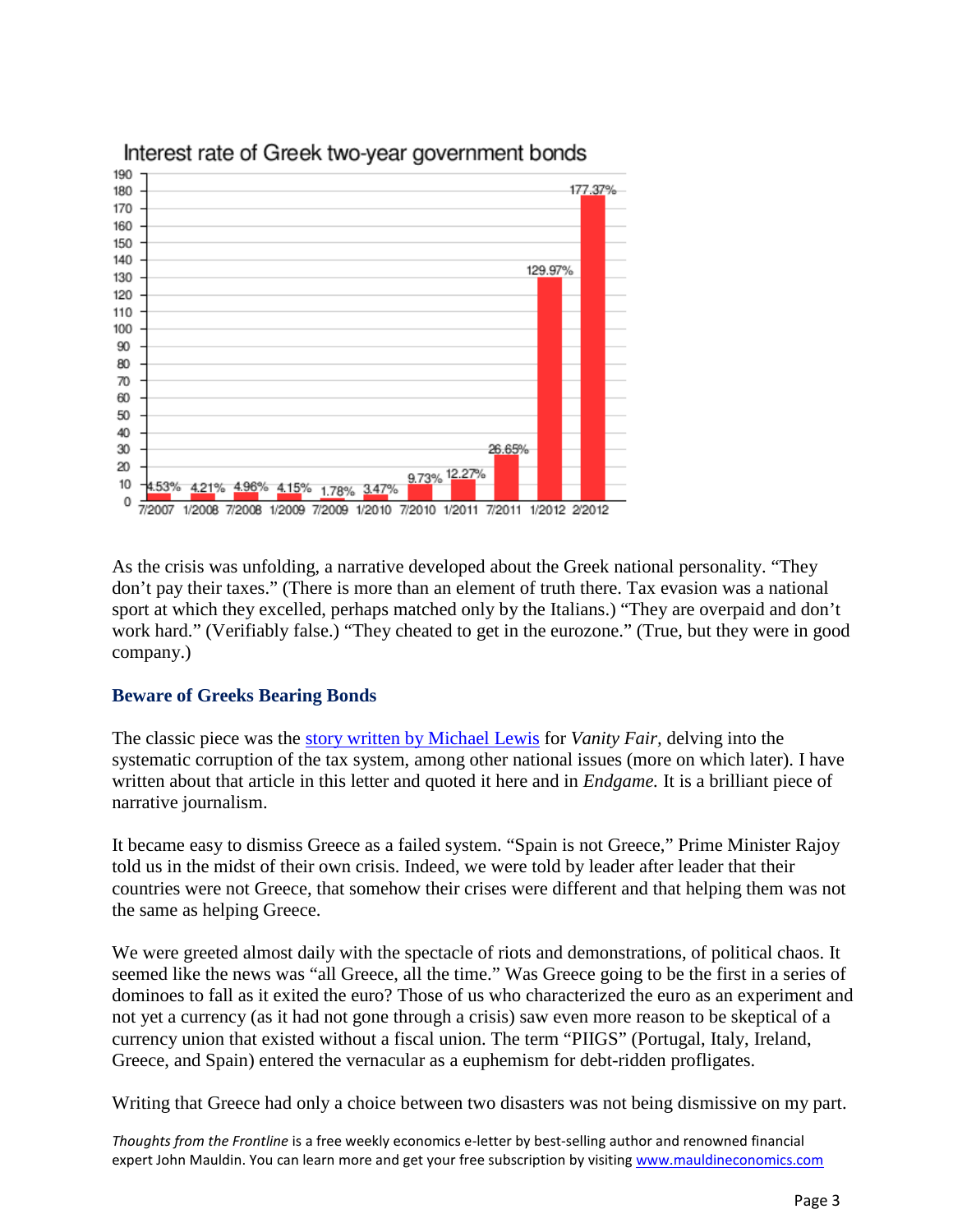It was simply recognizing the cumulative effects of the failure to make difficult choices. Once Greece lost access to the bond market, the game of borrow and spend was over.

(By "lost access" I mean that they could not borrow money at interest rates that gave them any hope of being able to pay off their debt. The compounding nature of their debt and deficits would mean that soon the interest payments would be more than government revenue. Bond markets will exit long before that point.)

Since we know what happened as a result of Greece in the euro, let's undertake a thought experiment and imagine what Greece would look like if they had exited the euro. The "good news" is that the new drachma would have immediately dropped by 50%, thus eliminating almost overnight the trade imbalance, as any imports would require a "hard" currency (euros, dollars, pounds) and that money would only come from exports. Greece would have been plunged into an immediate and steep depression. While government workers would get paid in drachma, banks would have gone bankrupt and been forced into nationalization. Businesses that needed to import materials to make goods, either for local use or to turn into exports, would have been cash-starved. It would have been chaos.

True, Greece could simply have walked away from their debt and then appealed for emergency and humanitarian aid from the IMF and others. But it would take time for any such institutional response to happen.

At the time, I thought that Greece might indeed elect a government that would leave, because of the pain involved in staying. If you remember, there were several elections, keeping politicians throughout Europe on edge for months on end. It was close. Last year it took two elections to come up with a coalition government. In the end, a real majority of Greeks wanted to stay in the euro, whether they were politically left or right. A crisis-management coalition government emerged to try and figure a path out of the mess. And it has not been (and will not be) easy.

Greece has been, is, and will be on financial life support for some time. That means money from the "Troika" (the IMF, the ECB, and the European Union). But that money has come with strings. It has meant a regimen of "austerity," otherwise known as living on a budget.

As I have written about at length, the European banking system is a systemic disaster. The regulators *ENCOURAGED* (there is no graphic strong enough to express the outrageousness of such a design) their banks to buy government debt and allowed them to leverage that debt by up to 40 times.

This was on the theory that no sovereign (European) government could actually default, so therefore there was no need to actually reserve capital against the possibility of a default. And if Greek (and Portuguese and Irish, etc.) debt returned a modest premium (2-3%) over German or French debt, then the spread was worth it to the bank managers and shareholders. After all, the regulators had said there was no risk; it was easy money. Even economists can figure out how to make money at a "modest spread" on 40 times leverage with no risk. Just ask those clever guys at Long Term Capital. And if the spread was 2%? Then back up the truck and give me some more. 100% on your capital per year with no risk? Where do I sign up?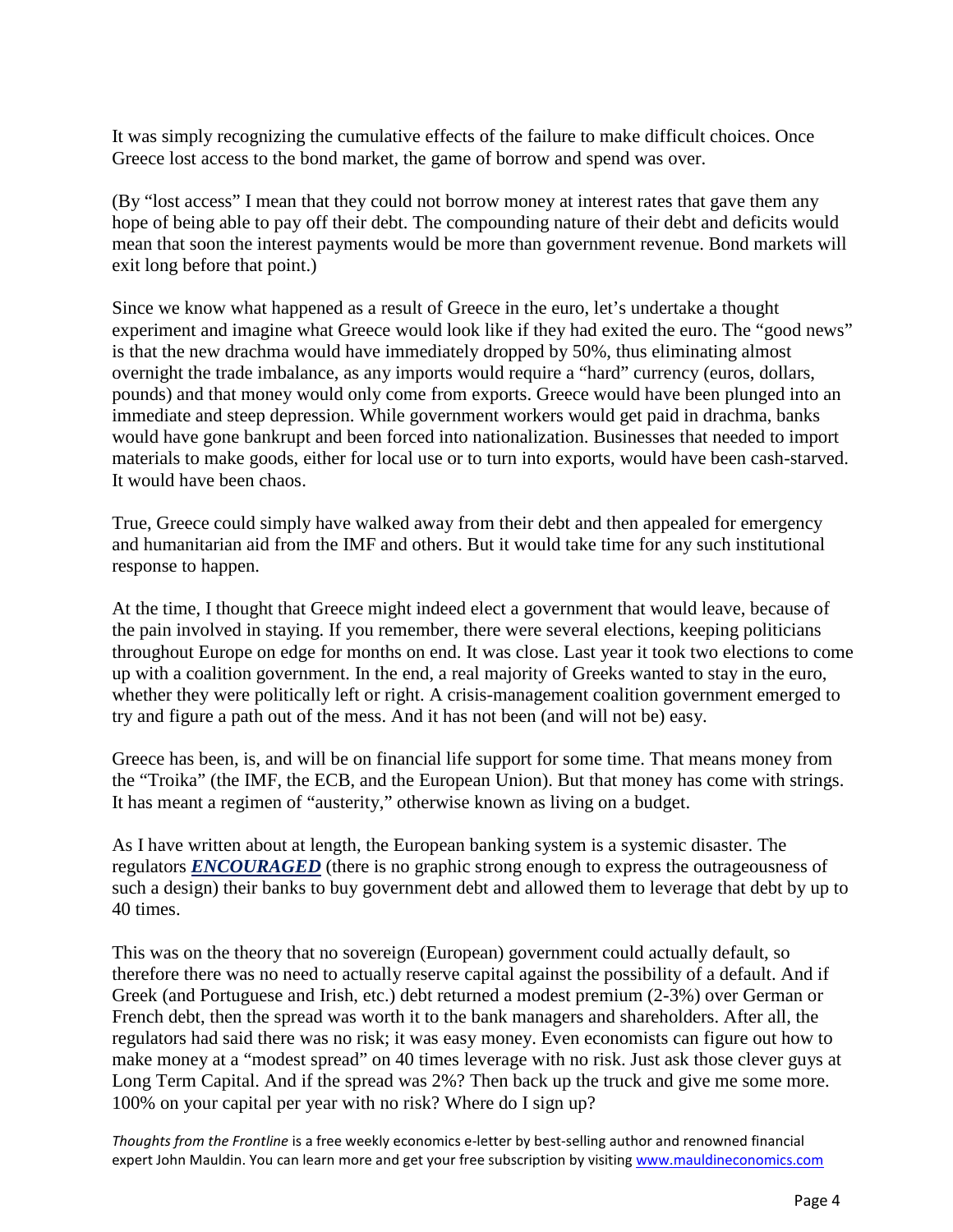And thus the EU found itself in a credit crisis when Greek debt started to rise in risk, having already been decimated by the subprime crisis. Someone finally noticed that Greece could not hope to pay off its debt. However, German and French banks had so much Greek (and other peripheral-country) debt that if Greece defaulted they would be bankrupt. That would of course force the respective governments to capitalize their banks to keep their countries afloat. But then that would call into question their own credit worthiness as we are talking a great deal of money.

#### **Contagion, Thy Name Was Greece**

And if Greece were allowed to default, then what would that imply about other peripheral-country debt? The word *contagion* slipped into the economic lexicon as Merkel and Sarkozy (and many other European leaders) openly worried that if Greece were allowed (or forced) to exit the euro, the entire euro experiment might be called into question.

So the easy fix was to simply loan Greece the money to allow them enough to pay the banks until the loans were small enough that what remained could be written off. Of course, the loans from the Troika were considered sacred and have not yet been written down (more below). But private holders of Greek debt are down some 90% on a mark-to-market basis (as I predicted). And I may have been optimistic. We shall see.

So, let's fast forward to my four days in Greece. I was in Europe for a series of speeches in Scandinavia for the Skagen Funds. I had to be in Geneva eight days later, so rather than return home to Dallas just to fly back again, I decided to stay in Europe. I had been writing about Greece for many years but had not visited, though I had corresponded with Greek readers during that time. So after Scandinavia I spent the weekend in the south of Spain, a day in London, and then flew on to Athens.

I had asked my good friend Christian Menegatti, managing director and head of research at Roubini Global Economics, to come with me. Christian is Italian and married to a Greek wife (with a new baby!). Between the two of us, we stayed extraordinarily busy with meetings. We saw business leaders and entrepreneurs, politicians, economists, central bankers, and investors. And at night, neither of us being shy, we made a point of frequenting the tavernas and meeting the locals.

Let's review a few quick facts, and then I'll share with you some of what I learned, starting with some anecdotes gleaned from those evening sojourns.

The Greek economy is down some 20% in terms of GDP since the beginning of the crisis. This year it is forecast to be down another 5% or more. Indeed, *The Economist* projects that Greece will be the worst-performing economy in the world in 2013. A glance at the table below shows the best and worst nations among their forecast. (Question for the people putting this forecast together: How can Greece be worse than Syria? Seriously?)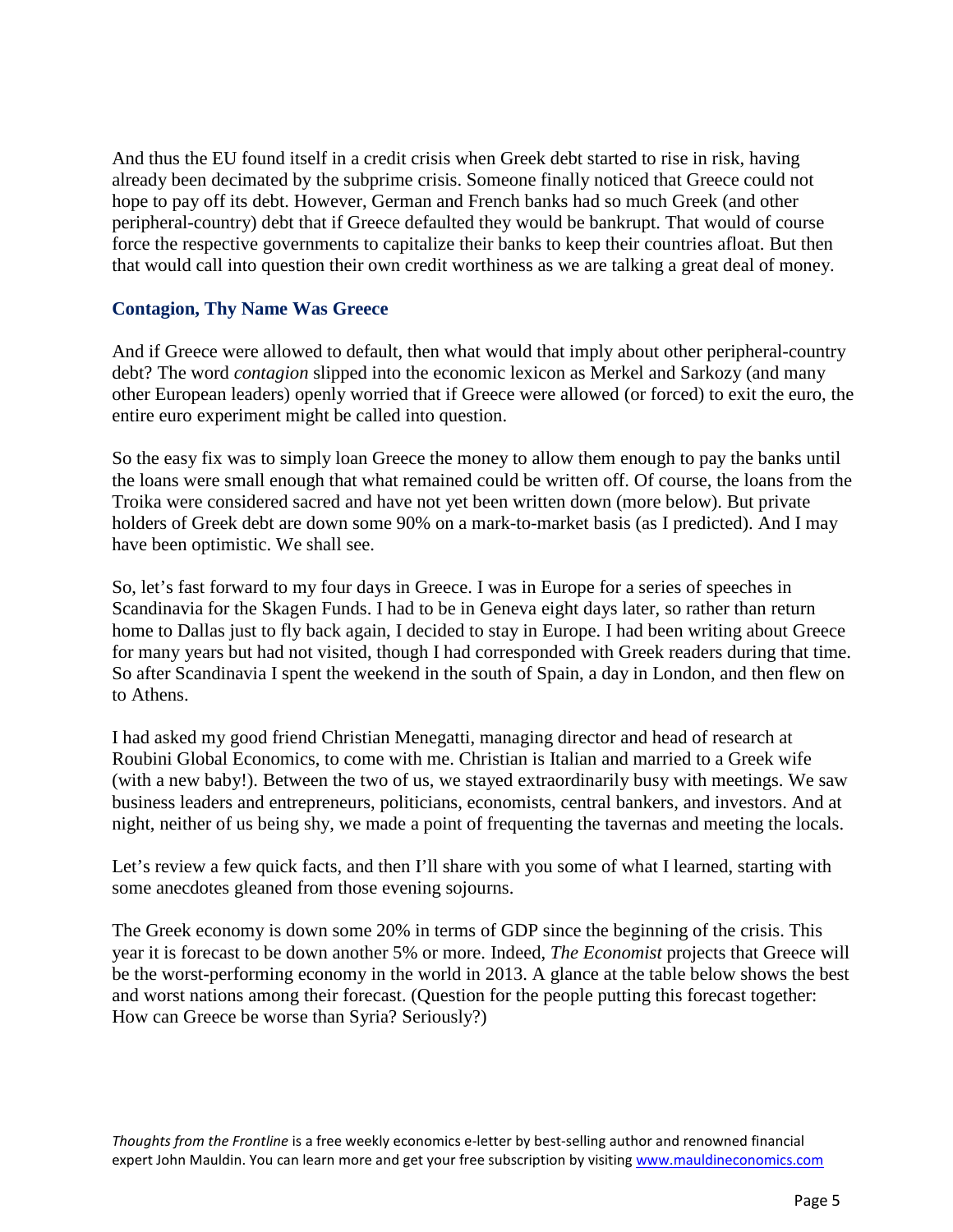

Economist.com/graphicdetail

Unemployment, I was told, is close to 27%, still rising, and could approach 30%. Youth unemployment is over 50%, and young people are leaving. Over €80 billion has left the banking system for other countries. Banks are basically depending on emergency Greek central bank lending in order to maintain liquidity. Theoretically, these loans will eventually be a debt of the Greek government.

Greek banks are totally bankrupt, having had to take massive haircuts on their Greek debt. Banks that are considered "systemic" will be required to raise 10% of the money needed to recapitalize them, in order to get the 90% available from EU funds. Banks that are not considered systemic will simply be nationalized. This is a point we will revisit.

That all sounds so grim. And indeed, there were reports of bombs being set off as I left the country. Apparently, no one was hurt. And there was a demonstration of sorts arranged for me on Saturday afternoon. They blocked the streets off in front of our hotel (the Grand Bretagne), which is on the plaza in front of the capital building. When you see pictures of Greek demonstrations, they are likely taken from the same vantage point we had. After experiencing a march with 700,000 protesters when I was in Buenos Aires last November, this seemed rather tame. Mostly it looked and sounded like a rock concert with bad music. I was told by the doorman that it was a protest by the "radical left" against the racism of the "radical right."

"If no one shows up, then they will open the streets pretty soon." I waited, and when the only assault was upon my ears, I went back to my room.

All the economic devastation and political talk conjures up a mental picture of a war zone, yet it all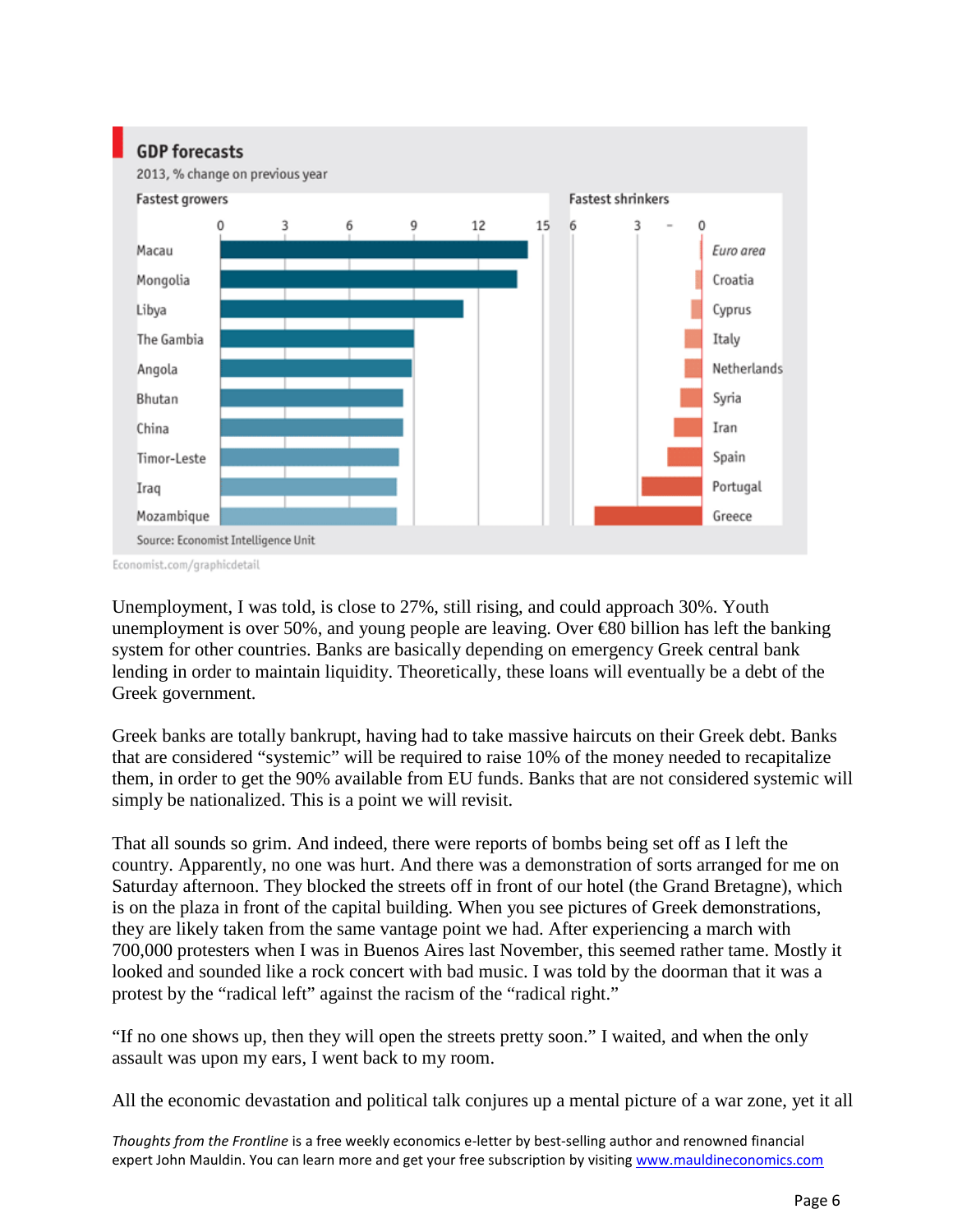seems so normal when you are there. The setting is somewhat surreal, with the Acropolis and 2,500-year-old Parthenon dominating the view, beautifully lit up at night. (Athens really should be on your bucket list. It is off-season now, but the streets are not empty at night, and the restaurants and tavernas fill up, mostly with locals, as the evening progresses.)

Christian and I ended up taking the same early-evening plane to Athens. We quickly parked our luggage and set out to find dinner, walking to an area that Christian knew. We sat outside, ordered some simple fare, and planned our next few days. Eventually the owner came by, noticed the odd accent (mine), and stopped to chat. When he found out we were trying to learn about the situation in Greece, he opened up. We peppered him with questions about business and his feel for the economy. How was he making it?

It struck me as odd at the time that he emphasized several times that he had cut his overhead by going directly to local farms for his food (which was good). No middlemen for him! I wondered why you would wait until a crisis to source better and less expensive food, but I didn't ask. We shook hands and he started to walk away, and then on a whim I asked him what he thought about the new coalition government.

He looked down and then glanced around. He said quietly that he had voted for the Golden Dawn Party, looking to see if we would turn away. When we simply asked more questions, without commenting, he warmed up. (Note: this is the party of the "radical right" that was mentioned by the doorman. Golden Dawn gets about 8-10% in the polls. When it is mentioned in the global media it is often referred to as neo-Nazi.)

Within a few minutes he was quite upset – not at us, though! He pointed animatedly in the direction of the capital, punching the air for emphasis, and exclaimed (without raising his voice too much), "They stole billions and put it in Swiss accounts and now they want to tax us more to pay for their theft. They're all the same!"

The next night offered quite a contrast. In the evening we walked to the base of the Acropolis and found what looked like a promising venue and entered. It was early by Greek standards, but a performer was playing a guitar and singing Greek tunes to a table of six (ahem) older gentleman, clearly old friends eating and drinking together. (Later we found out they had been gathering once a month like this for 20 years.) As the evening went on and the wine kept flowing, they began to sing. A second guitar appeared. The aromatic cigars came out and were smoked directly beneath the no-smoking sign, with no sense of irony. One patrician gentleman stood a few times to have his picture taken with locals who dropped by that evening.

The singer sang on for three hours without a break, clearly into the moment. Evidently, you cannot sing certain songs without using your arms. At first it was just one participant providing the counter-melody, but then others joined in a multi-part chorus of practiced harmony.

The young owner of that tavern came by, and we started out as the night before, asking questions. When he found out what we were looking for, he went to the table and pulled one of the elderly gentlemen away and introduced us. It turned out that he was an economic journalist and chairman (emeritus) of a Greek journalism society. I quickly borrowed a pen and began to take notes on a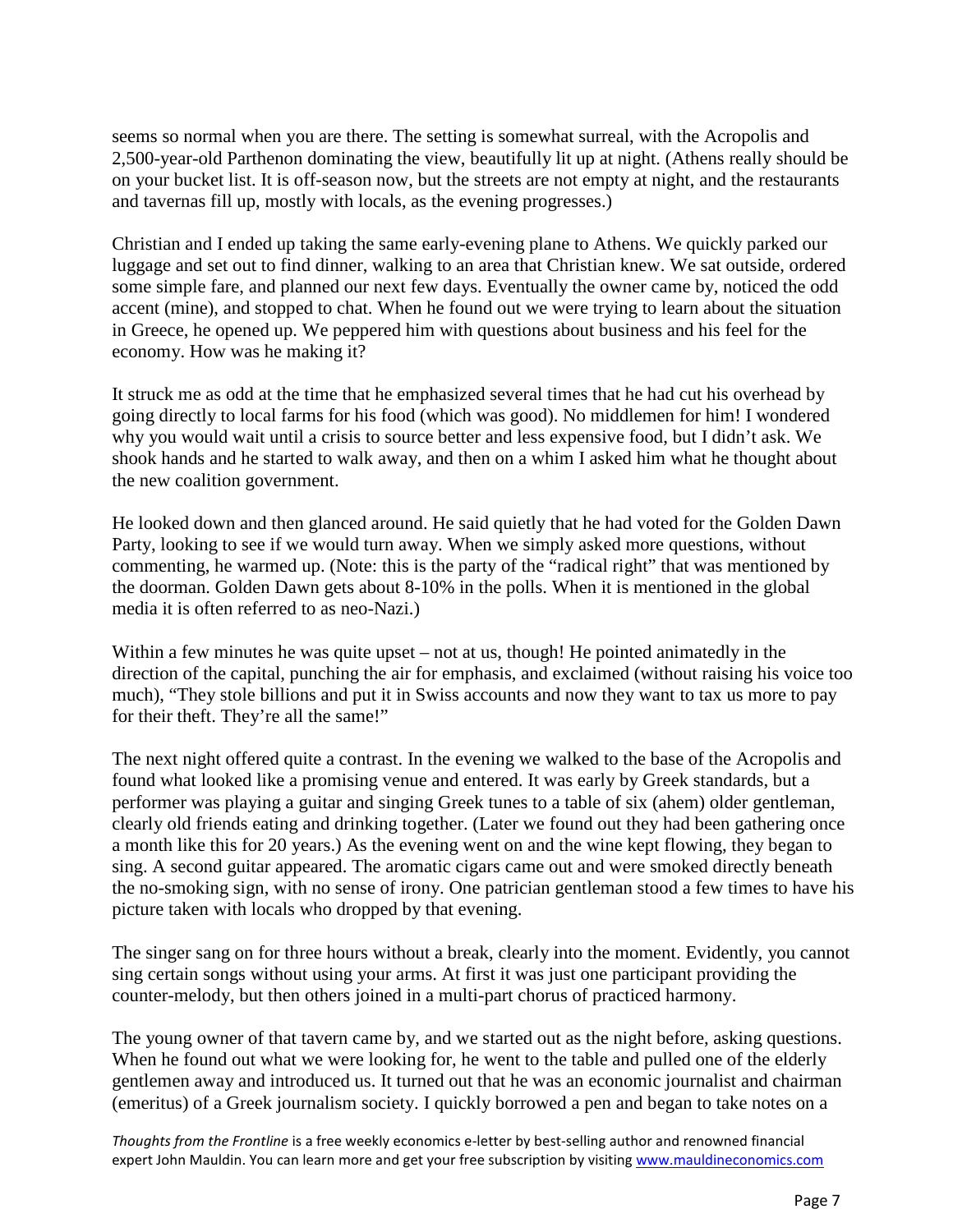paper placemat.

#### **Prisoner of the Bureaucracy**

He was an odd mixture of pessimism and hope, a perfect living metaphor for what I found from top to bottom in Greece. This was the best government he had seen in his life: "I trust this government." But when asked if he was optimistic, he shook his head wearily and said no. When we pressed him as to why – and we had heard variations on this throughout the trip – he said, "The government is the prisoner of the bureaucracy. We have 4,021 associations and 6,200 codes. You simply cannot change things. There are 600,000 tax elements. No one really knows who pays what."

He continued: "Remember the spectacle a few years ago, when a new government came in and found massive debts and accounting irregularities? The blamed all the problems on the old government as they negotiated for new loans from the EU. Of course, the people they were blaming were bureaucrats they themselves had appointed, the *last* time they were in power.

"The government still to this day does not know how money is spent. They will try to change. But even if they pass new laws, under the rules a minister does not have to enforce them."

It seems the bureaucracy is the prisoner of the associations – what we refer to in the US as regulatory capture. This is when a regulatory agency, "created to act in the public interest, instead advances the commercial or special concerns of interest groups that dominate the industry or sector it is charged with regulating. Regulatory capture is a form of government failure, as it can act as an encouragement for firms to produce negative externalities. The agencies are called 'captured agencies.'" (Wikipedia)

Which brings us back to the comments by the first restaurant owner about cutting out middlemen. I asked one of my hosts (and got someone to confirm) that the rules are set up so that very few suppliers of a product get to compete. You buy your oil or produce from a very limited group of suppliers. Going direct is legal but evidently not all that easy. Is it the same in every business and industry? No, but enough to be an issue.

One businessman told us that he has a factory in Germany and one in Greece. The one in Greece is just as productive as the one in Germany, but he needs five times the number of accountants and lawyers and clerks to deal with the system.

This letter is getting long and I am only halfway through (but just getting going on Greece!), so I will pen a second part next week, detailing my impressions from meetings with businesses and government officials, along with some new reports and quotes. But I don't want to end here without giving you some sense of my conclusions.

I found guarded optimism in Greece that things can change, and from people that six months ago would have been deeply pessimistic. The source of that change, as we will see, is somewhat ironic. Greeks are natural entrepreneurs. As I noted a few weeks ago, it was the son of a Greek immigrant who pioneered horizontal drilling and fracking here in Texas. And new Greek businesses are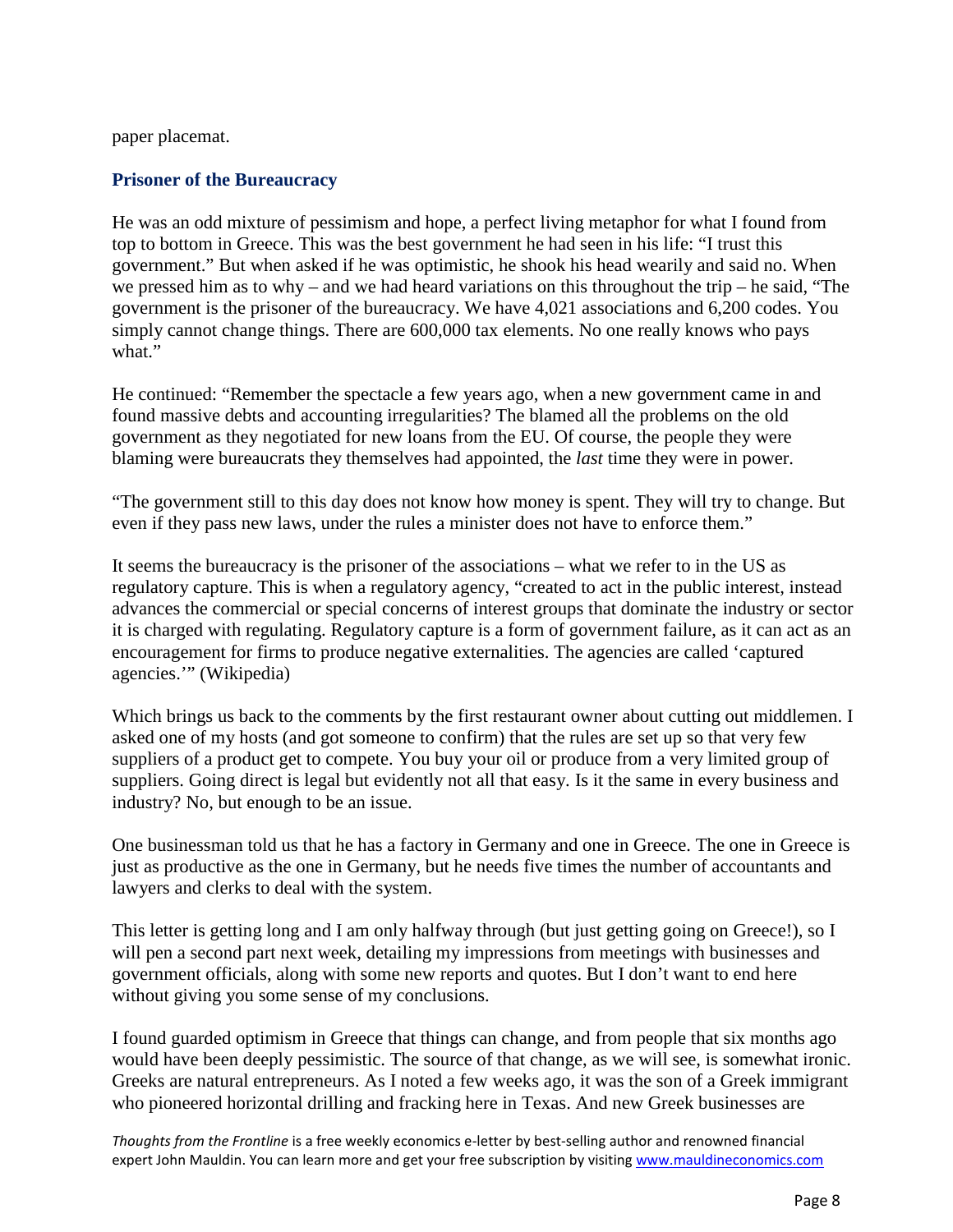sprouting everywhere. There is real potential for an upbeat finish to what was a disastrous beginning to this crisis.

I heard time and time again, "If we can get through the next six months without real protests or …" More cuts are coming, and deep ones. Things must change, and there is a real constituency, especially in the bureaucracy, that does not want to see change, at least for their part of the world. But all that will have to wait for next week – just remember, what happens in Greece will not stay in Greece.

As I noted three years ago, the rest of Europe is watching. This Greek song will be sung in tavernas and inns and bistros and gasthäuser and pubs and osteria all over Europe. The words will be different, but the tune will be the same. Sung by old men who wish for better times for their grandchildren.

### **Toronto, New York, Washington DC, Las Vegas, and Argentina**

I leave Sunday for Toronto, where I will spend the evening discussing life and economics with good friend David Rosenberg, and then meet the next day with Rick Rule and the team at Sprott Investments. That evening I will be speaking for my Canadian partner, Nicola Wealth Management, at the Trump Hotel. I will be on the Suns News Network in the morning and guest host on BNN at 3 PM with Andrew Bell and Saijal Patel, old friends whom I have only met so far through the camera, so it will be fun to be with them live.

The following day I fly to New York for some meetings and, I think, a spot early with Tom Keene on TV and then radio at 8 AM. Then a few more meetings and some media still being worked out, before I head off to Washington, DC to be with my good friend Newt Gingrich and have some meetings on the Hill the next day, before flying back to Dallas that evening.

The next week I fly into Las Vegas to give a speech to the Turnaround Management Association. (I can see my opening line: "I just came back from Europe, and ladies and gentlemen do I have an opportunity for you!")

I am making plans to go to Argentina for two weeks in the middle of March. My friends and partners at Casey Research have built a magnificent resort in the north of the country (Salta Province), just outside the city of Cafayate. It is magical horse and wine country, set in the foothills of the Andes, with a year-round perfect climate. One of the best golf courses in South America (at least the longest!), world-class spa and gym, and the wonderful Cafayate plaza at night. They do a semi-annual event for property owners and people who are interested in having a special getaway place.

I will be spending most days there working on my latest book, getting in workouts and visiting the spa, and just taking in the beauty of the place. There will be evenings with friends Doug Casey, David Galland, Olivier Garret, Bill Bonner, and whoever else shows up. (This is one of the few places I go where I am the tolerated liberal; but these guys, being libertarian by nature, tolerate almost anyone as long as they are interesting.) I intend to spend more time there each year, I think. They still have a few spots open if you want to join me. [You can check it out here.](http://www.laestanciadecafayate.com/?Adv=7e8ac) You can view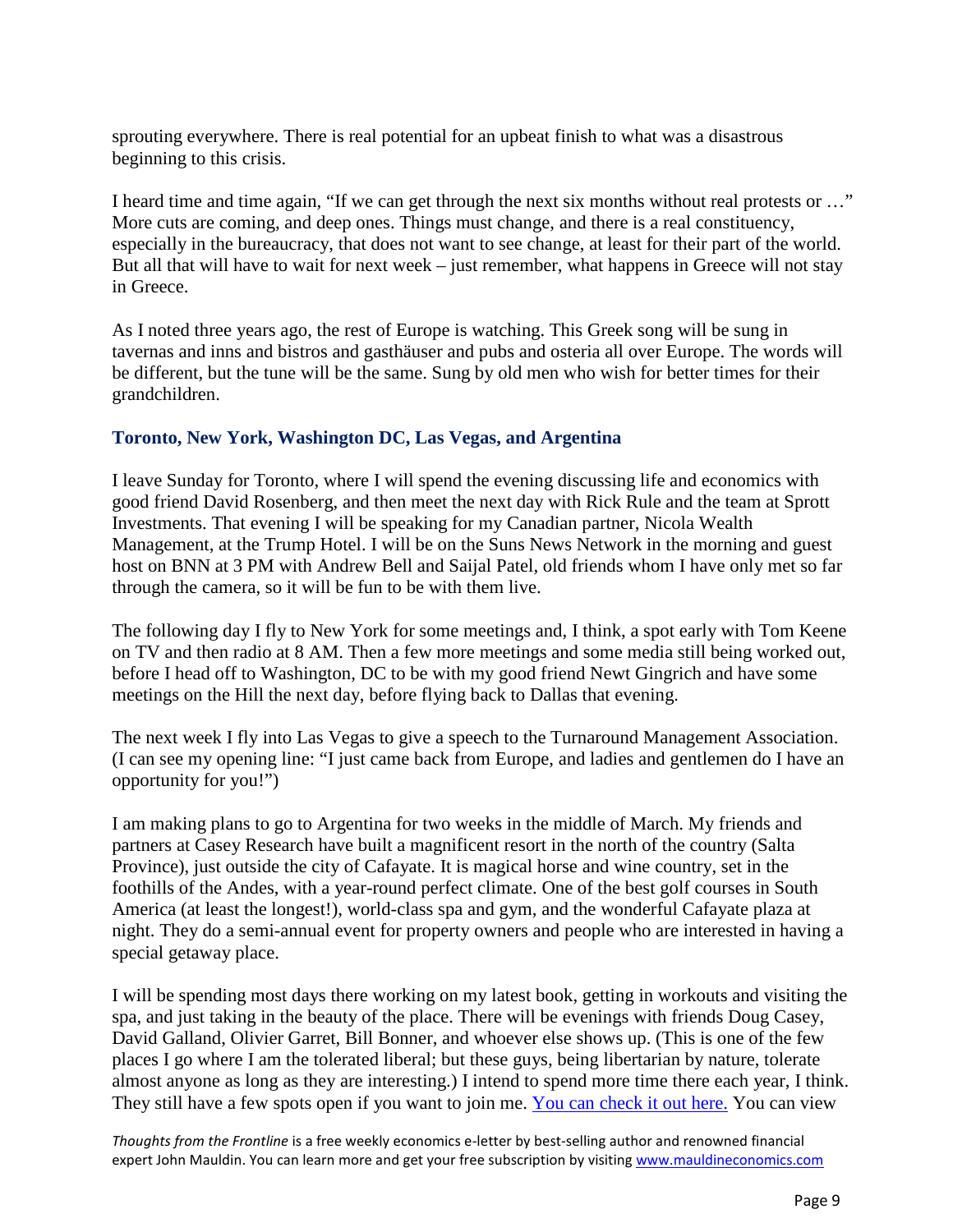photos of the area and the resort on the website; but realize that pictures don't capture how breathtaking this place is when seen live. And the ride to Cafayate through the canyon is simply not to be missed.

Ed D'Agostino, the guy who really runs Mauldin Economics, wants me to note that they are looking for a few good marketing copywriters, who know the difference between marketing copy and the hype that sometimes gets associated with economic letters. You can contact him at [Talent@MauldinEconomics.com.](mailto:Talent@MauldinEconomics.com)

It is time once again to hit the send button. That time in the Greek taverna with the elderly gents is a special memory for me. It was like a setting from *Zorba the Greek.* It is what we imagine Greece to be, so rich and fruitful and full of heart. Now I just need to figure out how to get to a Greek beach this summer!

Your thinking about how things must change everywhere analyst,

Fif Mad

John Mauldin

## **Share Your Thoughts on This Article**

**Post a Comment** 

[Send to a Friend](http://ce.frontlinethoughts.com/CT00017301MTUzNTQ2.html) | [Print Article](http://ce.frontlinethoughts.com/CT00017301MTUzNTQ2.html) | [View as PDF](http://ce.frontlinethoughts.com/CT00017302MTUzNTQ2.html) | [Permissions/Reprints](http://www.frontlinethoughts.com/contact) | [Previous Article](http://ce.frontlinethoughts.com/CT00017305MTUzNTQ2.html)

*Thoughts From the Frontline* is a free weekly economic e-letter by best-selling author and renowned financial expert, John Mauldin. You can learn more and get your free subscription by visitin[g http://www.mauldineconomics.com.](http://www.mauldineconomics.com/)

Please write t[o subscribers@mauldineconomics.com](mailto:subscribers@mauldineconomics.com) to inform us of any reproductions, including when and where copy will be reproduced. You must keep the letter intact, from introduction to disclaimers. If you would like to quote brief portions only, please referenc[e http://www.mauldineconomics.com.](http://www.mauldineconomics.com/)

To subscribe to John Mauldin's e-letter, please click here:<http://www.mauldineconomics.com/subscribe/>

To change your email address, please click here: <http://www.mauldineconomics.com/change-address>

If you would ALSO like changes applied to the Mauldin Circle e-letter, please include your old and new email address along with a note requesting the change for both e-letters and send your request t[o compliance@2000wave.com.](mailto:compliance@2000wave.com)

To unsubscribe, please refer to the bottom of the email.

*Thoughts From the Frontline* and JohnMauldin.com is not an offering for any investment. It represents only the opinions of John Mauldin and those that he interviews. Any views expressed are provided for information purposes

*Thoughts from the Frontline* is a free weekly economics e-letter by best-selling author and renowned financial expert John Mauldin. You can learn more and get your free subscription by visiting [www.mauldineconomics.com](http://www.mauldineconomics.com/subscribe/)